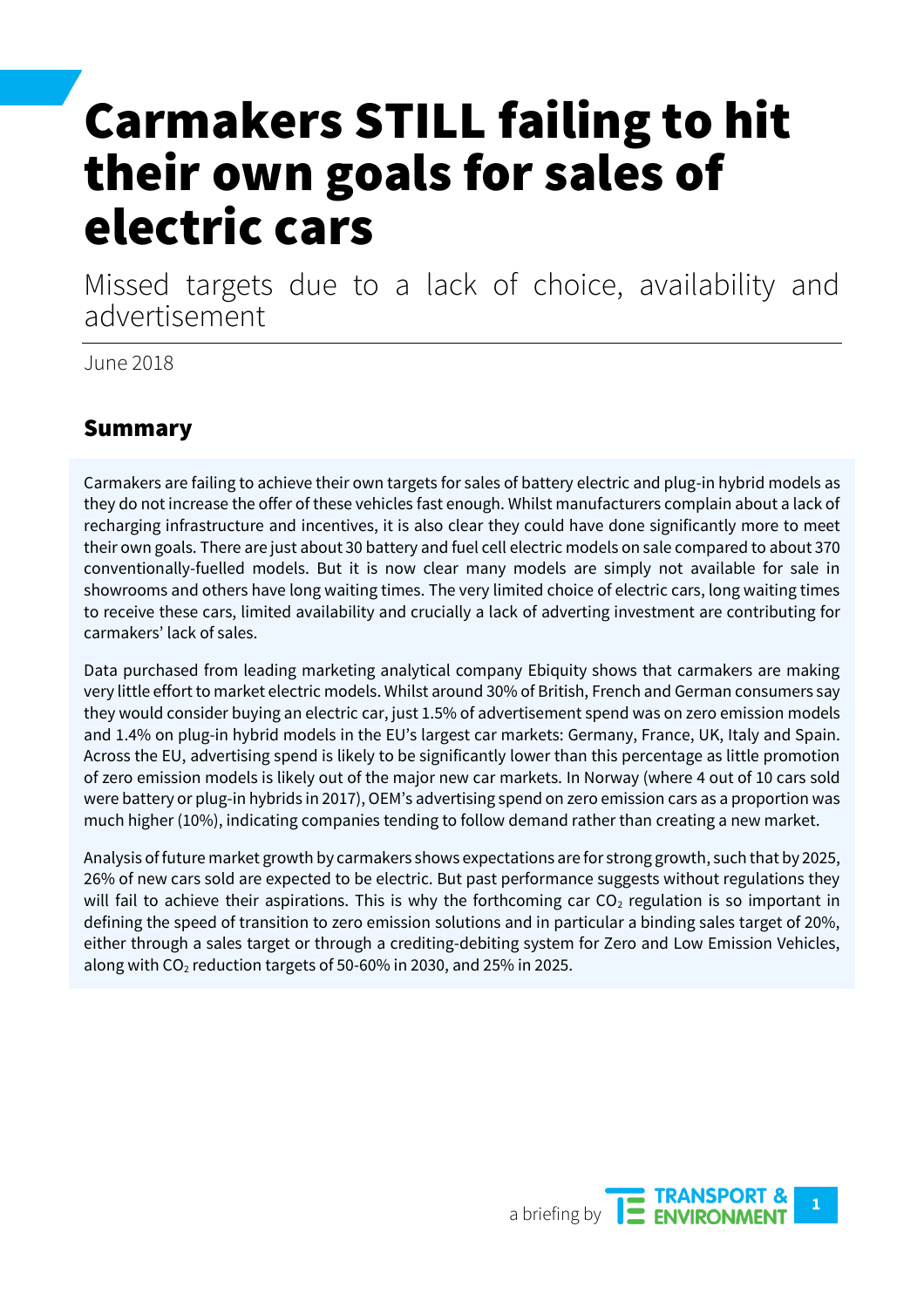### 1. Introduction

Sales of battery and fuel cell cars are growing strongly in Europe from a low base and in 2017 accounted for 0.9% of new car sales (incl. Norway).<sup>1</sup> Around 30% of British, French and German consumers say they would consider buying an electric car,<sup>2</sup> but sales remain constrained by: a limited choice of models; availability in showrooms; long delivery times; and low levels of advertisement spend on zero emission models. This briefing presents evidence of the current market failures and also compares progress to manufacturers' own sales targets.

#### 2. Availability of zero emission vehicles significantly constrains the market

In 2017, there were just 29 different zero emission models sold (27 battery and 2 fuel cell, according to EEA's 2017 provisional Monitoring CO<sub>2</sub> database), this compares to 370 conventionally-fuelled models. However, the 9 top selling EV models accounted for 91% of sales.<sup>3</sup> Compared to this, the 50 top selling conventional models account for about 57% of the market,<sup>4</sup> illustrating that the current EV market is dominated by a handful of models.

In the electric van market, there is even less choice, with the top two models manufactured by partner brands Renault and Nissan. In 2016, there were 20 electric models on sales compared to 269 ICE models. Despite that, from a very low basis of around 1,000 sales per year until 2014, there has been an increase to 10,500 Europe sales (including Norway) in 2016.<sup>5</sup> France is the largest market for electric vans and makes up nearly half of the EU total with 4,200 units, in part due to a national purchase incentive scheme. A key concern is the lack of choice of different van sizes. Almost all of the electric van units sold in 2016 were class II vans: Renault Kangoo ZE, Nissan e-NV200, DeutschePost DHL's StreetScooter Work, Peugeot Partner Electric and Citroën e-Berlingo were sold, compared to only 80 electric units sold in class I and even less in class III. Due to this lack of choice and availability, Deutsche Post DHL Group developed its own vehicle, the StreetScooter Work that started to be sold to other companies in 2017.

#### 3. Advertisement spend is not at the level required to kick start sales of zero emission cars

A database of advertising spend in 6 major European markets (Germany, UK, France, Italy, Spain and Norway) was obtained by T&E from marketing analytics specialists Ebiquity.<sup>6</sup> The data includes a breakdown of the 2017 advertisement budgets allocated to conventional, hybrid, Plug-in Hybrid (PHEV) and Battery Electric models (BEV) from 60 brands. On average, in the analysed markets of the EU, 6.3% of OEM's advertising budget was spent on electrified cars – that are hybrids,<sup>7</sup> PHEVs and BEVs – but just 1.5% of car



<sup>&</sup>lt;sup>1</sup> EEA's 2017 provisional Monitoring  $CO<sub>2</sub>$  database, April 2018 and Norwegian Advisory Council for Road Traffic's (OFVA[S\) 2017 car sales statistics](http://www.ofvas.no/bilsalget-i-2017/category751.html)

<sup>&</sup>lt;sup>2</sup> Roland Berger, [Automotive Disruption Radar Issue #1,](https://www.rolandberger.com/publications/publication_pdf/roland_berger_disruption_radar.pdf) Tracking disruption signals in the automotive industry, April 2017

<sup>&</sup>lt;sup>3</sup> From the biggest 2017 sales to the lowest: Renault Zoe, Nissan Leaf, Tesla Model S, BMW i3, Tesla Model X, Volkswagen e-Golf, Smart Fortwo Electric Drive, Kia Soul EV and Hyundai Ioniq EV

<sup>4</sup> Automotive News Europe, Europe's Top 50 sellers in 2017, Volume 9, Issue 2, February 2018

<sup>&</sup>lt;sup>5</sup> EEA's [2016 final Monitoring CO](https://www.eea.europa.eu/data-and-maps/data/vans-10)<sub>2</sub> database, January 2018 and Norwegian Advisory Council for Road Traffic's (OFVAS) [2016 car sales statistics](http://www.ofvas.no/bilsalget-i-2016/category706.html)

<sup>6</sup> [https://www.ebiquity.com/](https://www.ebiquity.com/?gclid=EAIaIQobChMIlYifw_371QIVw7XtCh0I8QypEAAYASAAEgLl0_D_BwE&gclid=EAIaIQobChMIlYifw_371QIVw7XtCh0I8QypEAAYASAAEgLl0_D_BwE)

<sup>7</sup> Excluding mild hybrid vehicles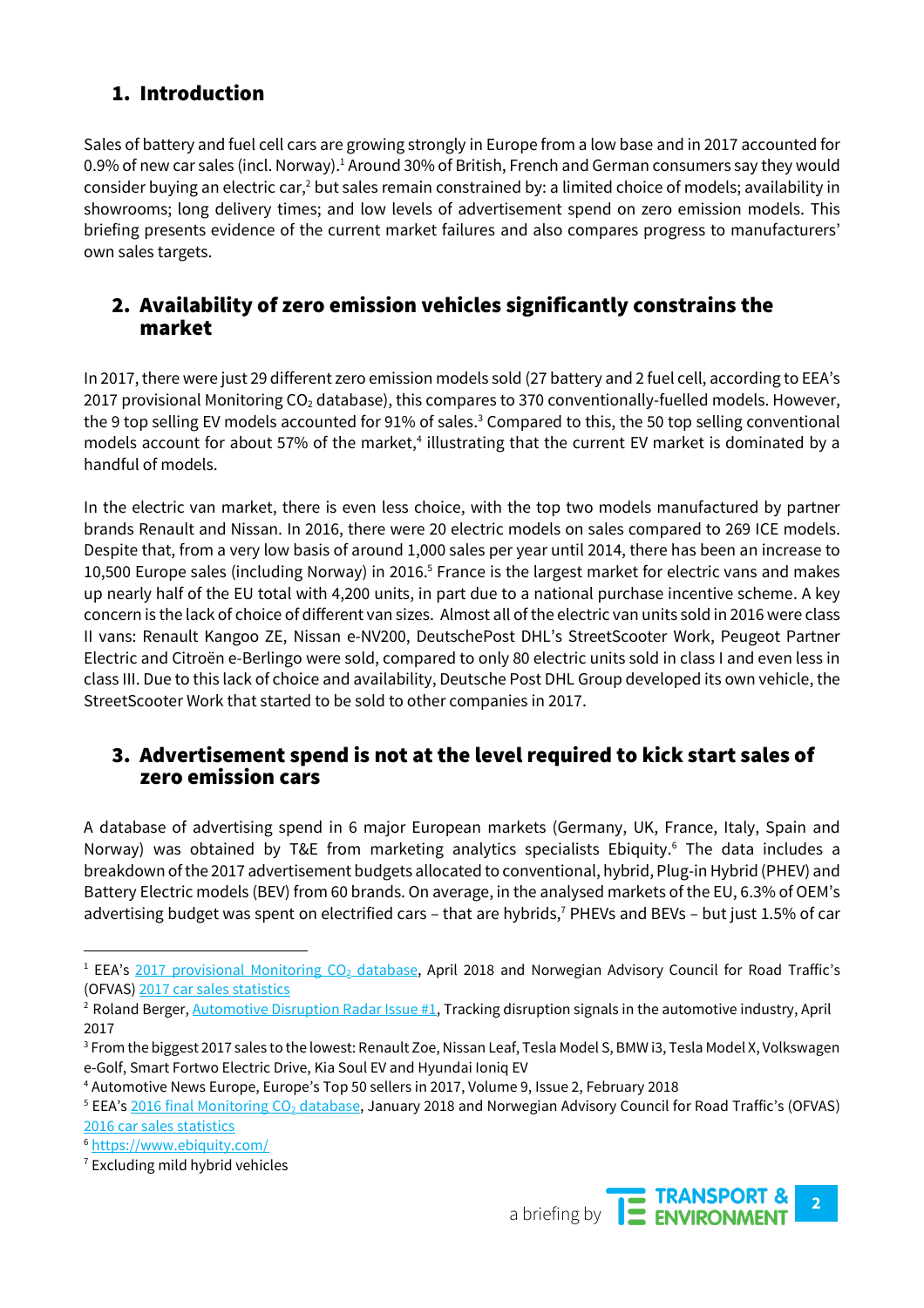advertisement spend was promoting zero emission models in 2017 (1.4% on plug-in hybrid models). This compares to 93.7% of advertisement budget spent by the same companies on conventionally-fuelled (ICE) models.

A comparison of advertisement spend in 2016 and 2017 shows that across EU and Norway, OEMs have invested even less to advertise electrified cars in 2017 (6.6%), compared to the previous year (7.4% spend on promotion of hybrids, PHEV and BEVs). In Norway, the share of spend remained unchanged (25.5% in 2016 against 25.8% in 2017).



Performance varies widely between companies as shown below. Toyota's high share of 67% is focused on promoting its hybrid range, while other companies have invested some budget into advertising plug-in hybrids: BMW Group has invested 11%, Daimler and Volvo around 3%, despite the latter's announcement of electrifying its entire offer by 2019.<sup>8</sup> On pure battery models, companies' advertisement spend is lower overall, with the highest expenditure by Daimler with 5%, followed by the Alliance Renault-Nissan-Mitsubishi (4%), Volkswagen Group (2.9%) and BMW Group (2.6%). Ford and PSA Group did not market their zero emission or PHEV models. Fiat-Chrysler has not increased its advertising spend despite planning to drop diesels by 2021, and recently announced plans to spend 9 bio € in electrifying Jeep, Alfa Romeo, Fiat and Maserati. 9



<sup>&</sup>lt;sup>8</sup> The Guardian, [All Volvo cars to be electric or hybrid from 2019,](https://www.theguardian.com/business/2017/jul/05/volvo-cars-electric-hybrid-2019) 05/07/2017

<sup>&</sup>lt;sup>9</sup> [FCA group,](http://www.fcagroup.com/capitalmarketsday/Presentations/FCA%20June%201%202018%20CMD_Compliance_SM.pdf) 1/6/2018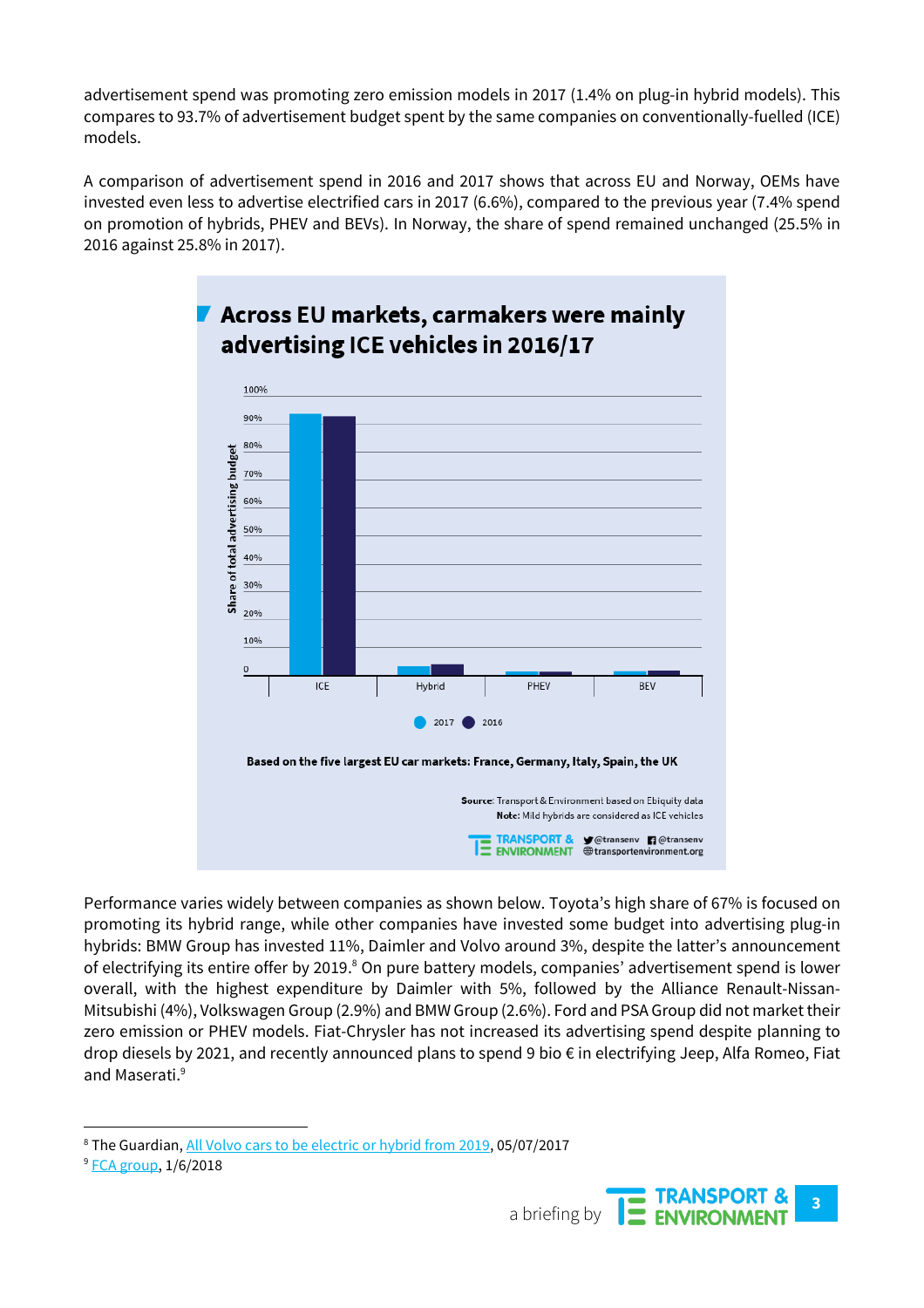

# Advertising spend for electrified powertrains

Insufficient advertising spend goes in pair with minimal availability of some models, long waiting times and very few models to view in showrooms. Volkswagen ordered halt in May for Golf and Passat GTE in Germany and the UK, not being able to meet demand with foreseen production, while facing delays in delivering earlier orders.<sup>10</sup> On its website, the company states: "Due to unprecedented demand, leading to long delivery lead times, Golf GTE is currently closed to ordering".<sup>11</sup> In France, all orders for German PHEVs are suspended or subject to very long delays, including blocked orders of the Audi A3 and Q7 e-tron, Mercedes C Class, E Class, GLC and S Class. BMW has stopped Series 3 and X5 orders while the 225xe Active Tourer is available with a 5 month waiting list. Mercedes and Audi argue that they are preparing for new generation of PHEVs for 2019, while BMW's delay is reported part of a "planned renewal of the models".<sup>12</sup>

Recent research confirms supply remains constrained and dealerships reluctant to sell. A recent survey across 126 shopping experiences, at 82 car dealerships in Denmark, Finland, Iceland, Norway and Sweden, showed dealers were dismissive of EVs, misinformed shoppers on vehicle specifications, omitted EVs from the sales conversation and strongly oriented customers towards petrol and diesel vehicle options.<sup>13</sup>

<sup>&</sup>lt;sup>13</sup> Nature, [Dismissive and deceptive car dealerships create barriers to electric vehicle adoption at the point of sale,](https://www.nature.com/articles/s41560-018-0152-x) 21/05/2018



<sup>&</sup>lt;sup>10</sup> Electrive, <u>VW: order halt for Golf GTE & Passat GTE in Germany</u>, 25/05/2018

<sup>11</sup> [www.volkswagen.co.uk](http://www.volkswagen.co.uk/) , 4/6/2018

<sup>12</sup> Autoactu.com[, Hybrides rechargeables : les commandes suspendues chez Mercedes et Audi,](http://www.autoactu.com/hybrides-rechargeables---les-commandes-suspendues-chez-mercedes-et-audi.shtml) 04/05/2018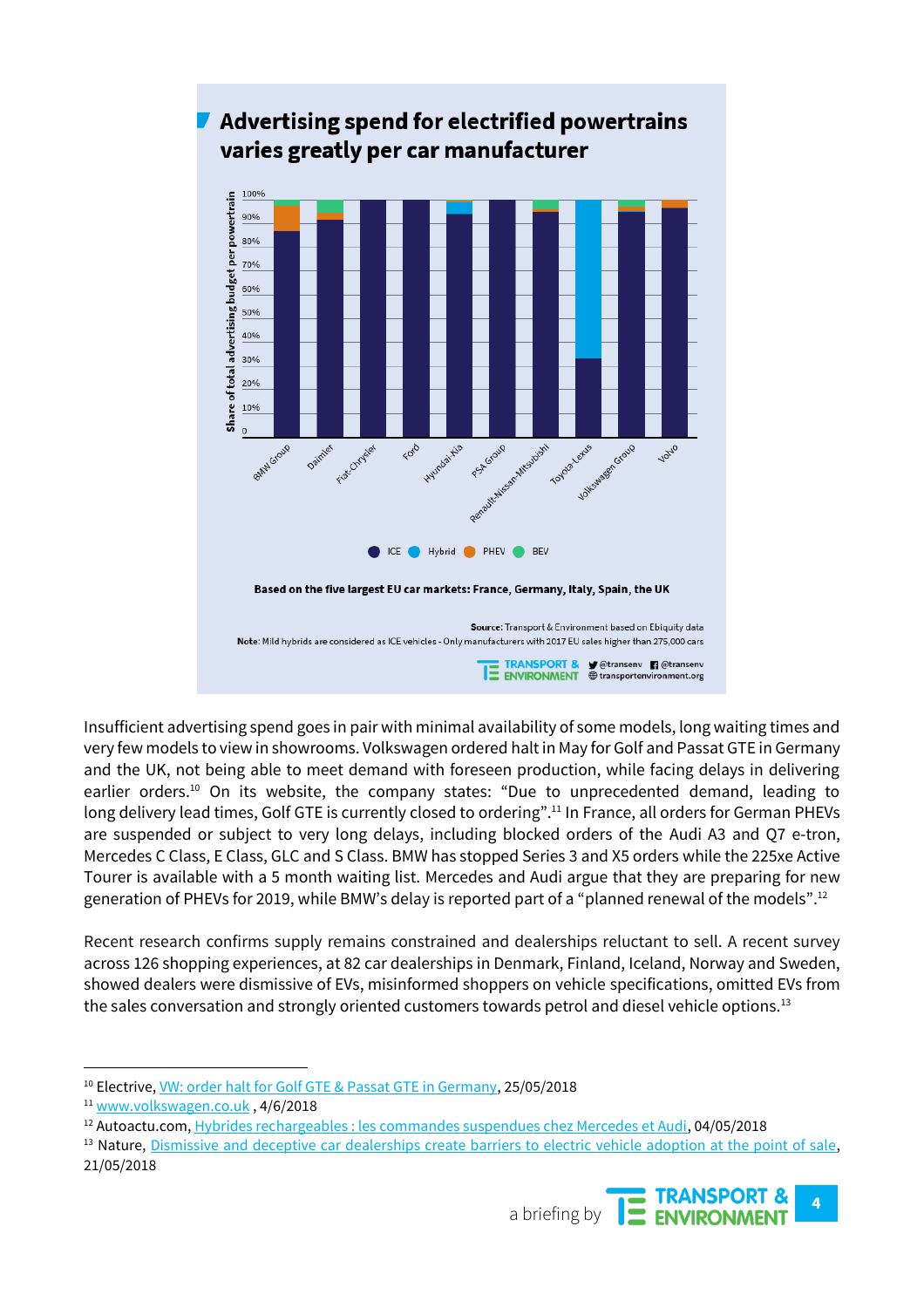

The 2017 advertising budget for BEVs in Norway, where the government substantially incentivizes their use, are much more significant. On average carmakers spent 25.8% of their advertising budget on electrified models: 10% for ZEVs, 10% for PHEVs, 5% for hybrids and 74.2% for ICE models. The shares also vary greatly by manufacturer. The Alliance Renault-Nissan-Mitsubishi have allocated 64% of their advertisement spend to electrified cars – against 5% in the core EU markets. BMW Group spends 49% of its advertising budget on electrified models in Norway, Hyundai 40% and Toyota 45%. This indicates companies tending to follow demand rather than creating the market.

In comparison to the previous year, Daimler did increase its advertising spend in EU markets for electrified models from 1.4% to 8.5% in 2017, but reduced spend by 12 percentage points to 24.7% of the budget in Norway. Hyundai decreased spending in EU markets from 15% in 2016 to 6% in 2017 and also reduced spend in Norway by 5% to 40% in 2017. It is to be noted that Hyundai is on track to miss its  $CO<sub>2</sub>$  targets for 2021.<sup>14</sup>



<sup>&</sup>lt;sup>14</sup> T&E,  $CO<sub>2</sub>$  [emissions from cars: The facts,](https://www.transportenvironment.org/publications/co2-emissions-cars-facts) 09/04/2018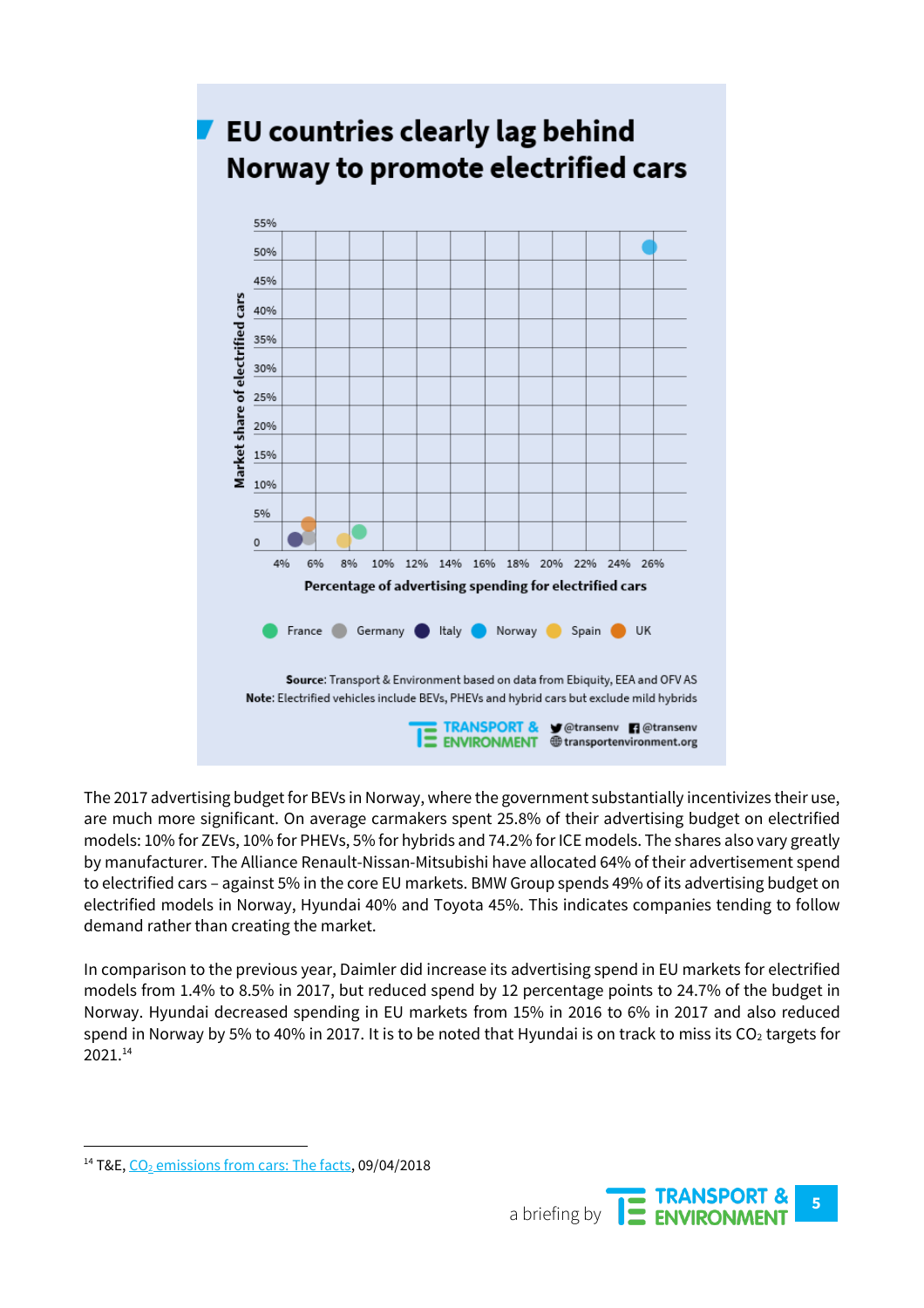#### 4. Carmakers commit to a quarter of European cars sales being electric in 2025

The disappointing advertisement spend is more notable since companies are generally not meeting their own targets for sales of ZEVs. In a previous study, <sup>15</sup> T&E analysed stated commitments and compared these to actual performance. This showed overall sales are around half the level or forecasts made by 2017. No carmaker has met their announced EV sales targets and there have been many announcements of pullbacks or stops in production, such as Daimler stopping the production of the electric B Class, Audi stopping the production of the R8 e-tron, or the very limited availability of the Opel Ampera-e and the slow sales of the Toyota Prius in its plug-in hybrid version. As a consequence, in 2017, only half of the targeted EVs were sold.

Many carmakers' estimates of the projected market shares of EVs in 2025 are bullish but, to be met, will require significant investments in model ranges, their manufacturing output and advertisement.

| Car manufacturer                       | <b>Commitment</b>                                                                                           | <b>Time horizon</b> |
|----------------------------------------|-------------------------------------------------------------------------------------------------------------|---------------------|
| Alliance Renault-<br>Nissan-Mitsubishi | 30% of sales should be 'electrified'                                                                        | 2022                |
| Audi                                   | Aim to sell 800,000 electric and hybrid cars (about 50%<br>of new sales)                                    | 2025                |
| <b>BMW Group</b>                       | 15-25% of sales should be plug-in or battery electric - all<br>conventional vehicles should be mild hybrids | 2025                |
| Daimler<br>(Smart)                     | 15-25% of sales in 2025 should be all electric<br>(100% electric in Europe)                                 | 2025<br>(2020)      |
| Fiat-Chrysler                          | 20% mix of hybrid, PHEVs and BEV<br>40% mild hybrids in 2022                                                | 2022                |
| Honda                                  | 15% of car sales should be EVs                                                                              | 2030                |
| Nissan                                 | 20% of its sales would be zero emission vehicles                                                            | 2020                |
| Porsche                                | 50% of new sales to be electric                                                                             | 2023                |
| Toyota                                 | 1 million ZEVs per year                                                                                     | 2030                |
| Volkswagen Group                       | Electric cars to account for 25% of the sales                                                               | 2025                |
| Volvo                                  | All new models will be electrified (48V mild hybrid, PHEV<br>and BEV)                                       | 2019                |
|                                        | 50% of sales would be fully electric                                                                        | 2025                |

<sup>&</sup>lt;sup>15</sup> T&E[, Slow electric car uptake due to lack of choice, availability and marketing spend,](https://www.transportenvironment.org/press/slow-electric-car-uptake-due-lack-choice-availability-and-marketing-spend-%E2%80%93-report) 05/09/2017

**6** a briefing by **TE TRANSPORT &**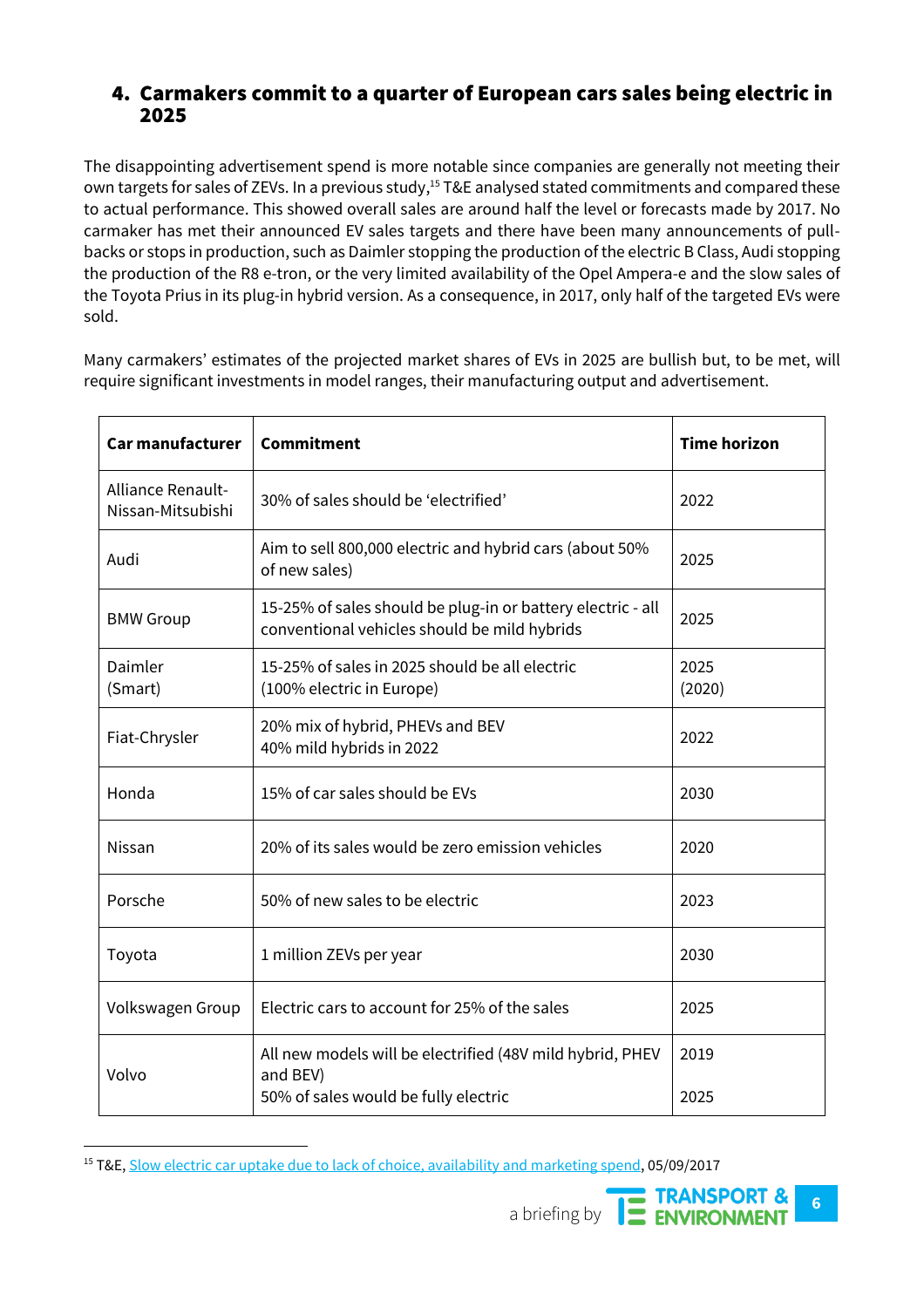To estimate each carmaker's announced EV sales for Europe in 2025, global EV sales announcements were adjusted for the European market, averaging the share of EV sales in EU for each manufacturer from 2016 and 2017 compared to global sales. The expected EV share is extrapolated to 2025 based on BNEF's Electric Vehicle Outlook 2018.<sup>16</sup> Overall, the analysis shows carmakers' expected EV shares in the European market by 2025 will lie at round 26% of sales which translates into around 4 million EVs. The table below shows an estimate for all carmakers that made a future sales target announcement for EVs. <sup>17</sup> Overall manufacturers are targeting at more than 1 in 4 cars should be electric by 2025.

| <b>Car manufacturer</b>            | <b>EV sales (2025)</b> | Share of EVs (2025) |  |
|------------------------------------|------------------------|---------------------|--|
| Alliance Renault-Nissan-Mitsubishi | 825,000                | 36%                 |  |
| Nissan                             | 250,000                | 44%                 |  |
| Renault & Mitsubishi               | 575,000                | 33%                 |  |
| <b>BMW Group</b>                   | 292,000                | 28%                 |  |
| <b>Daimler</b>                     | 340,000                | 34%                 |  |
| <b>Fiat-Chrysler</b>               | 433,000                | 41%                 |  |
| Honda                              | 54,000                 | 39%                 |  |
| Hyundai-Kia                        | 72,000                 | 7%                  |  |
| <b>PSA Group</b>                   | 119,000                | 5%                  |  |
| Citroën, DS & Peugeot              | 77,000                 | 5%                  |  |
| Opel & Vauxhall                    | 42,000                 | 4%                  |  |
| <b>Toyota</b>                      | 66,000                 | 10%                 |  |
| <b>Volkswagen Group</b>            | 1,674,000              | 45%                 |  |
| Audi                               | 326,000                | 40%                 |  |
| Porsche                            | 51,000                 | 70%                 |  |
| Škoda                              | 176,000                | 25%                 |  |
| Volkswagen                         | 1,121,000              | 66%                 |  |
| Volvo                              | 168,000                | 56%                 |  |
| <b>TOTAL</b>                       | 4,086,000              | 26%                 |  |

#### 5. A binding European sales target for low and Zero Emission Vehicles drives investment

The car industry has repeatedly talked down the growth in electric cars and claimed there is no consumer demand blaming the lack of recharging infrastructure.<sup>18</sup> However, consumer surveys and studies of the rollout of public recharging points across the EU show that whilst the network is not complete there are an appropriate number of public recharging points for the number of cars on the road.<sup>19</sup> This short report

<sup>19</sup> [Platform Electromobility](http://www.platformelectromobility.eu/wp-content/uploads/2018/02/Emobility-Platform-AFID-analysis.pdf)

 $\overline{a}$ 



<sup>&</sup>lt;sup>16</sup> Bloomberg New Energy Finance, **Electric Vehicle Outlook 2018** 

<sup>&</sup>lt;sup>17</sup> Note that the following car makers/brands have not announced targets for the share of EVs: Ford, Jaguar-Land Rover, Mazda, Seat, Subaru and Suzuki. Tesla, as a producer of EVs only, is also excluded as this study focuses on traditional OEMs. However, Tesla contributes, with sales of 28,183 cars, to about 10% of the overall EV sales that will rise to almost 800,000 sales, i.e. 30-fold, according to the company's plans. Adding sales of other smaller manufacturers, the total EV sales figure for the year 2017 was 306,143.

<sup>&</sup>lt;sup>18</sup> [ACEA, Insufficient Support for Electric Vehicle Infrastructure Hampers Uptake,](http://www.acea.be/press-releases/article/insufficient-support-for-electric-vehicle-charging-infrastructure-hampers-u) 12/4/2018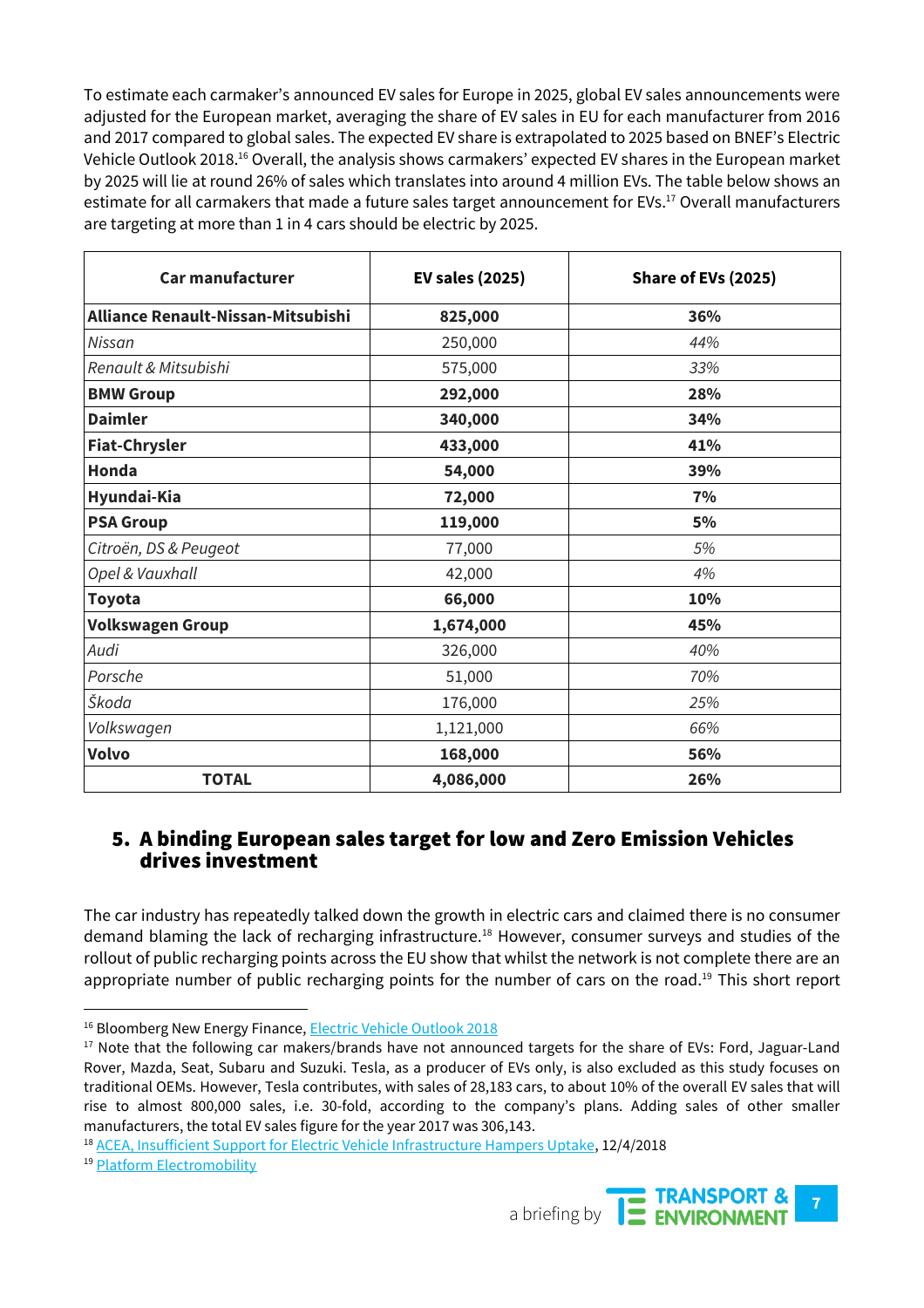shows that contrary to industry claims, the primary reason for the limited growth in EVs sales is the limited supply. There is insufficient choice with few electric cars outside the C segment and few vans that are not Class II. There are few cars displayed in dealerships and salespeople have a "can't do" attitude to selling EVs. There is also minimal advertising spend to promote the vehicles. Carmakers do not want EVs to be a success at present as this would require significant investment in new manufacturing capacity and this investment is being made in China, not in the EU.

There are however signs that as a result of regulation, things may be about to change. T&E estimates that, to comply with 2020/21 regulations, carmakers will need, on average, to sell 5-7% plug-in vehicles because they have failed to fit sufficient technology to cars to improve their efficiency. To make use of the supercredit flexibility that double counts EV sales in 2020, there will be a huge increase in the number of electric models available with over 100 battery models on sale by 2021. The regulation, and high penalties for noncompliance, are succeeding in lowering emissions (although not as much as originally hoped due to abuses of the test). 20

In the absence of regulation, carmakers are very unlikely to be launching so many models into the market or allow sales to increase from their current niche. With so many electric cars on the market in 2020 and the necessity for these to sell to help avoid fines, there is likely to be considerable competition and possibly tight margins. Advertising spend is likely to rise, dealers will be set targets for sales (as they are for other models). All this will happen as a result of the regulation.

The impact of regulation on driving the market for plug-in cars has also been clearly demonstrated in China and California. China's EV quota is spurring a wave of investments by OEMs increasing production of electric cars and led by VW's decision to invest €15 billion in building 6 EV factories in China – half of its €34 billion global investments.<sup>21</sup> BMW has announced that it will produce the iX3 in China "following the market".<sup>22</sup> Volvo Cars' CEO said: "China's electric future is Volvo car's electric future".<sup>23</sup> Ford has already created a joint venture to develop and produce full electric cars for the Chinese market, aiming at offering 70% of its models in an electric version by 2025.<sup>24</sup> With full production volumes of EVs being built in China, the cost of manufacturing there will be significantly lower than on the low volume production lines in use in Europe. If the EU market remains small, it is therefore likely that companies will look to supply the EU market in part from importing cars produced in China. This will result in a shift in jobs and value from the EU to China.<sup>25</sup>

The US EV market is also growing strongly (sales increasing by 37% in 2016), mainly driven by California and 9 other US states that already incentivizes ZEV sales with a ZEV credit scheme. California aims at 22% of credits at zero emission vehicles in 2025.<sup>26</sup> The Californian scheme allows carmakers to trade credits they earned by selling ZEVs, providing flexibility for companies that have either not met or exceeded their target and favouring EV specialist new market entrants.

But what will happen in Europe after 2021? The CO<sub>2</sub> regulation will continue at the same level, but in the absence of further tightening through the post-2020 proposal, it is unlikely the carmakers will actively grow the market for plug-in cars further, unless battery prices decline quickly and they can significantly increase margins to more than those on conventional cars. In summary, in the absence of further effective

 $\overline{a}$ 

<sup>&</sup>lt;sup>26</sup> California Air Resources Board, [Zero Emission Vehicle standards for 2018 and subsequent model years](https://www.arb.ca.gov/msprog/zevprog/zevregs/1962.2_Clean.pdf)



<sup>&</sup>lt;sup>20</sup> T&E, Carmakers delaying more efficient models until 2019 to maximise profit, but most remain on track to meet 2021 CO<sub>2</sub> [targets,](https://www.transportenvironment.org/press/carmakers-delaying-more-efficient-models-until-2019-maximise-profit-most-remain-track-meet) 09/04/2018

<sup>&</sup>lt;sup>21</sup> Nikkei Asian Review[, Volkswagen to invest \\$18bn in China by](https://asia.nikkei.com/Spotlight/Electric-cars-in-China/Volkswagen-to-invest-18bn-in-China-by-2022) 2022, 24/04/2018

<sup>&</sup>lt;sup>22</sup> WirtschaftsWoche, ["Wir müssen Kundendaten besser nutzen"](https://www.wiwo.de/unternehmen/auto/bmw-vertriebsvorstand-pieter-nota-china-wird-ein-durchbruchsmarkt-fuer-e-mobilitaet/21244804-2.html), 07/05/2018

<sup>&</sup>lt;sup>23</sup> Volvo[, Volvo Cars aims for 50 per cent of sales to be electric by 2025,](https://www.media.volvocars.com/global/en-gb/media/pressreleases/227602/volvo-cars-aims-for-50-per-cent-of-sales-to-be-electric-by-2025) 25/04/2018

<sup>&</sup>lt;sup>24</sup> Electrive[, Ford nennt Elektrifizierungspläne für China,](https://www.electrive.net/2017/04/06/ford-nennt-elektrifizierungsplaene-fuer-china/) 06/04/2017

<sup>&</sup>lt;sup>25</sup> T&E[, How will electric vehicle transition impact EU jobs?,](https://www.transportenvironment.org/sites/te/files/publications/Briefing%20-%20How%20will%20electric%20vehicle%20transition%20impact%20EU%20jobs.pdf) 09/2017